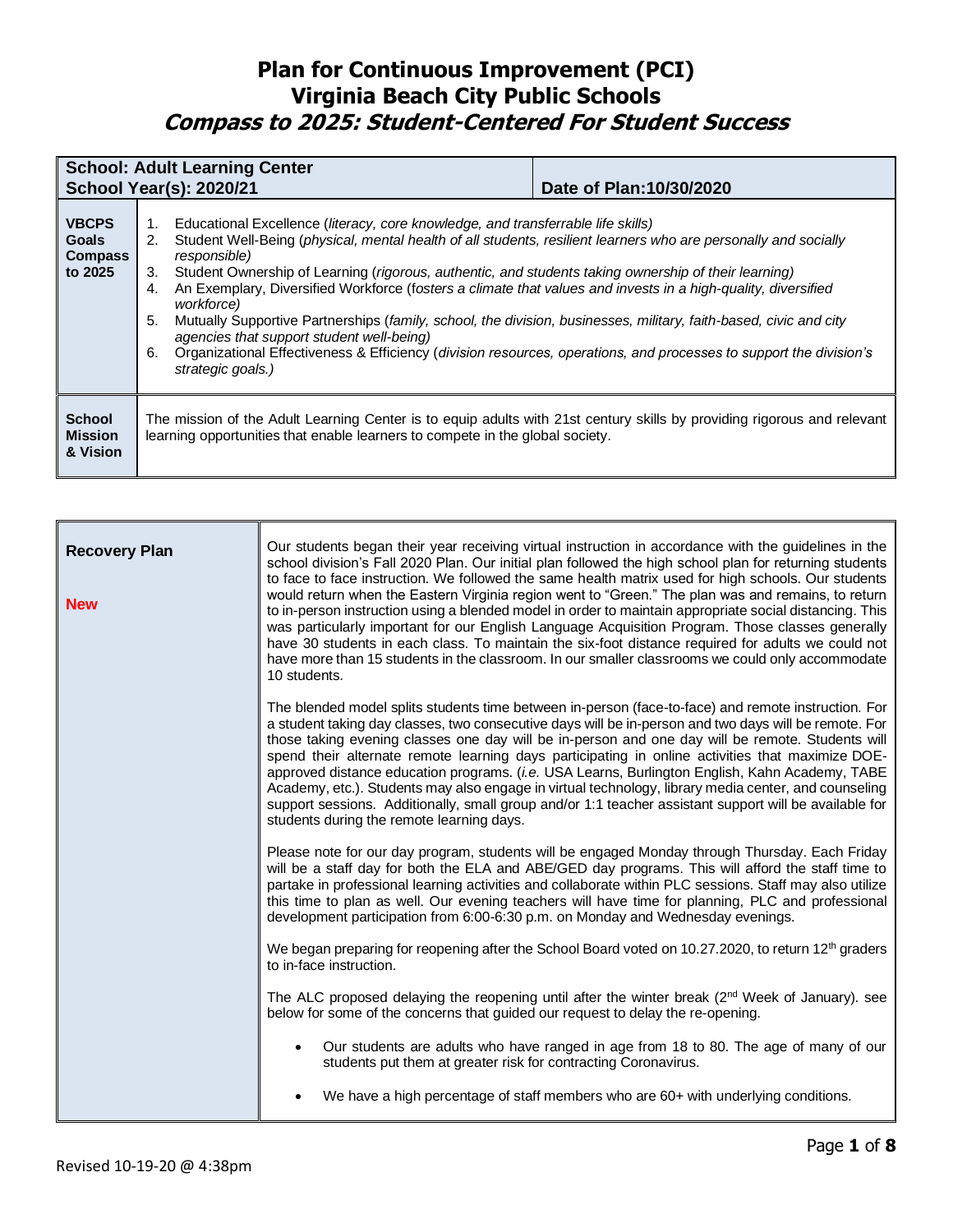| Following the School Board meeting on October 27 <sup>th</sup> we experienced increased calls of<br>$\bullet$<br>concern from both students and staff. All the calls were individuals who were fearful of<br>returning to in-person learning                                                                                                                                                                                                                                    |
|---------------------------------------------------------------------------------------------------------------------------------------------------------------------------------------------------------------------------------------------------------------------------------------------------------------------------------------------------------------------------------------------------------------------------------------------------------------------------------|
| Three students reported concerns with returning to in-person instruction due to auto-immune<br>$\bullet$<br>concerns.                                                                                                                                                                                                                                                                                                                                                           |
| Our enrollment at the end of October 2020 for the ELA program was 376 (189 students in<br>$\bullet$<br>the day classes, 187 students in the evening classes.) The enrollment for the Adult Basic<br>Education (ABE) classes was 71 (29 students in the day classes, 42 students in the evening<br>classes).                                                                                                                                                                     |
| The ELA program was an area of concern as we prepared for re-opening. The enrollment<br>$\bullet$<br>for that program was 376 students who were taking classes virtually. When they return to<br>school in-person there would be 30 students assigned to each class. The blended model<br>would reduce the number of students in the classroom for any given session by 50%.<br>Which would allow us to maintain social distancing.                                             |
| We checked with other adult learning programs within our region. Alice Graham, Region<br>$\bullet$<br>20, Program Manager reported that the other districts in Region 20 (Norfolk, Portsmouth,<br>Suffolk, Isle of White, South Hampton and Franklin) had not restarted in-person instruction.<br>Ms. Graham stated, Portsmouth recently began allowing 1-5 ELA students twice a week<br>for two hours.                                                                         |
| Ms. Graham recommended that the learning centers stay closed at least until after the<br>$\bullet$<br><b>Winter Break</b>                                                                                                                                                                                                                                                                                                                                                       |
| We have 75 students in our nursing and medical programs, but they are a little different<br>$\bullet$<br>from our ABE and ELA programs. I will discuss them in my reopening plan as well. Our<br>community education programs very in size. They are all being held virtually at this time.                                                                                                                                                                                     |
| Due to the concerns listed above the following revision was proposed and approved to our re-<br>opening (recovery plan):                                                                                                                                                                                                                                                                                                                                                        |
| Revised Plan for re-opening the ALC:<br>proposed that the ALC remain in its current status rather than transitioning to full, in-person learning<br>(using the blended model). We would discuss reopening upon return from Winter Break. This<br>request to remain in virtual learning applies specifically to the ABE and ELA programs. The reasons<br>for this proposal follow:<br>Our staff and student populations have greater susceptibility to Coronavirus.<br>$\bullet$ |
| The high travel (to home countries) of some of our student population heightens the health<br>concerns.                                                                                                                                                                                                                                                                                                                                                                         |
| The other divisions within Region 20 have not opened for in-person instruction. These are<br>$\bullet$<br>the most similar centers for us to compare to. What should be noted is that our program is<br>much larger than any of these other divisions.                                                                                                                                                                                                                          |
| We have several processes that we conduct which require people to come into the building.<br>We would like to continue these:                                                                                                                                                                                                                                                                                                                                                   |
| Registration and placement test for both the ABE and ELA programs. We began<br>$\bullet$<br>conducting these in August and September. We limit the number of participants and                                                                                                                                                                                                                                                                                                   |
| practice social distancing and mitigation procedures. These activities are essential for both<br>our virtual and in-person classes.                                                                                                                                                                                                                                                                                                                                             |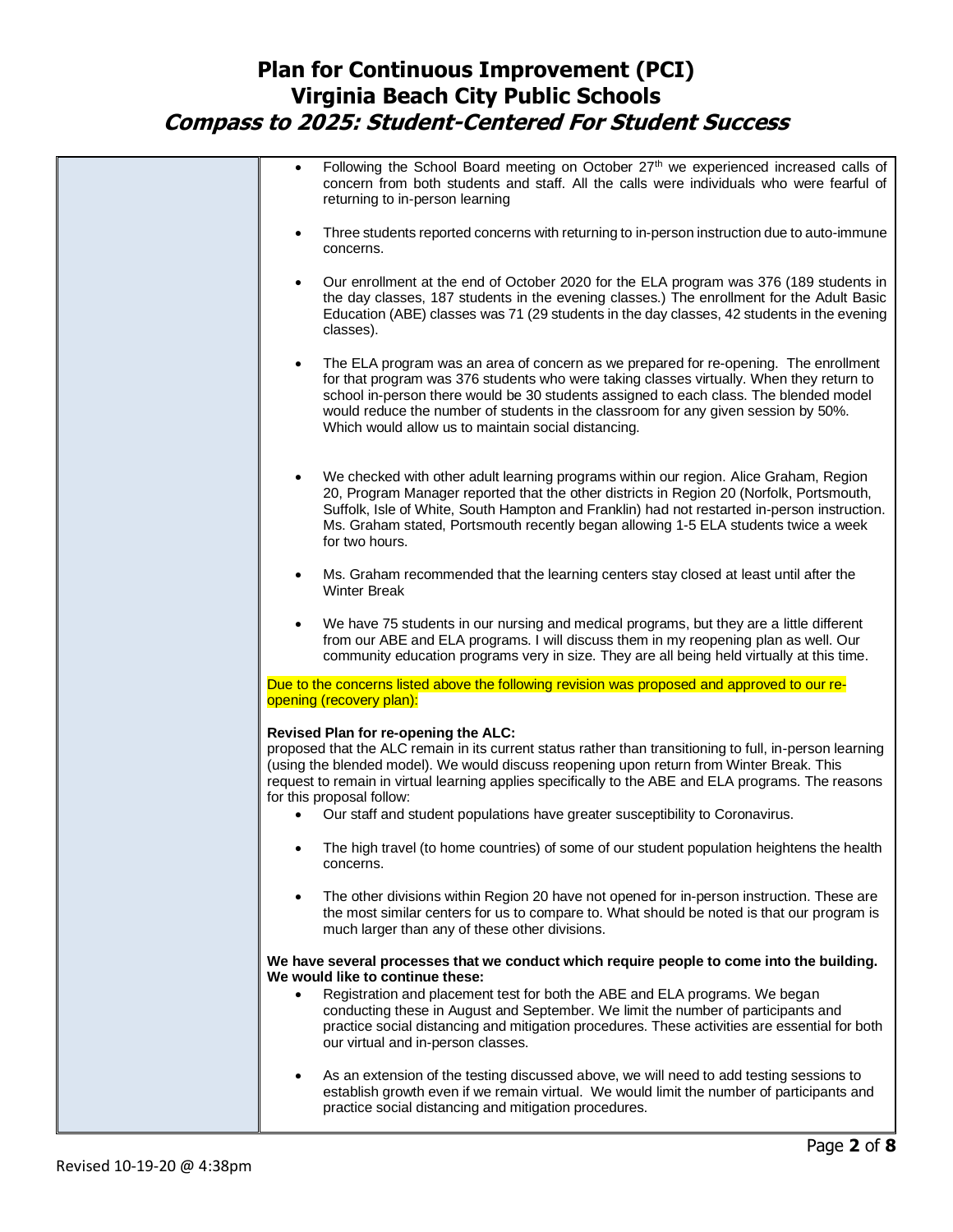|                                                 | Our nursing programs have hands on components to the program. We have allowed them<br>$\bullet$<br>to meet in very small groups to meet those requirements. We would continue to limit the<br>number of participants and practice social                                                                                                                                                                                            |  |
|-------------------------------------------------|-------------------------------------------------------------------------------------------------------------------------------------------------------------------------------------------------------------------------------------------------------------------------------------------------------------------------------------------------------------------------------------------------------------------------------------|--|
|                                                 | We reopened our GED test center on November 17, 2020. We had to close after thanksgiving<br>when the cases began to spike in the Eastern region.                                                                                                                                                                                                                                                                                    |  |
|                                                 | <b>Nursing Programs:</b><br>Our nursing students are between the ages of 18 to 24. Of the 75 students 60 of them are<br>in the LPN program housed the Career and Technical Education Center so they would<br>follow the guidelines in place for HS students.                                                                                                                                                                        |  |
|                                                 | <b>Community Education Programs:</b><br>Our community education classes would continue in the virtual mode until the center re-<br>$\bullet$<br>opens for in-person learning                                                                                                                                                                                                                                                        |  |
|                                                 | The matrix to be used in determining the reopening of the ALC for in-person learning.<br>We would use the original health matrix used by the division to determine the reopening of<br>the ALC. The current proposal would delay the reopening until after the winter break. The<br>Metrix would then be reviewed to determine if the Eastern Virginia region has remained in<br>"Green" (a positivity rate of less than 5 percent) |  |
|                                                 | We would again survey the other divisions within Region 20 to see what their intentions are<br>$\bullet$<br>in regard to re-opening for in-person instruction.                                                                                                                                                                                                                                                                      |  |
|                                                 | We would take into consideration possible spikes within Virginia and the percentage of states<br>$\bullet$<br>in the nation experiencing spikes.                                                                                                                                                                                                                                                                                    |  |
|                                                 | We will seek input from our students and staff.<br>٠                                                                                                                                                                                                                                                                                                                                                                                |  |
| <b>Social-Emotional</b><br><b>Wellness Plan</b> | A narrative that identifies your plan to meet the social-emotional needs of your students and staff<br>and support school-wide wellness.                                                                                                                                                                                                                                                                                            |  |
| <b>New</b>                                      | We will continue to use Friday as our staff day. Staff will receive professional development,<br>$\bullet$<br>conduct PLC meetings and work collaboratively on Fridays.                                                                                                                                                                                                                                                             |  |
|                                                 | For those students who have difficulty with assessments in the virtual setting we will<br>$\bullet$<br>arrange for on-site proctoring with appropriate mitigation procedures.                                                                                                                                                                                                                                                       |  |
|                                                 | The blended model will be used when we return to face-to-face instruction to allow for<br>$\bullet$<br>appropriate social distancing.                                                                                                                                                                                                                                                                                               |  |
|                                                 | At the present time we are only considering a blended model. If we find a significant<br>number of students who remain vulnerable, we will develop a virtual class.                                                                                                                                                                                                                                                                 |  |
|                                                 | Students will be support by administration, classroom teachers, school counselor, GED<br>$\bullet$<br>coach, media center teacher and technology (computer lab teachers. This support will be<br>provided in both the virtual and on-site settings.                                                                                                                                                                                 |  |
| <b>Academic Data</b><br><b>Summary</b>          | The ALC used the "College and Career Readiness Standards for Adult Education<br>The ALC follows the guidance outlined in the VDOE's "Assessment Policy and Distance<br>$\bullet$<br>Education Policy for Virginia Adult Education and Literacy Programs.                                                                                                                                                                            |  |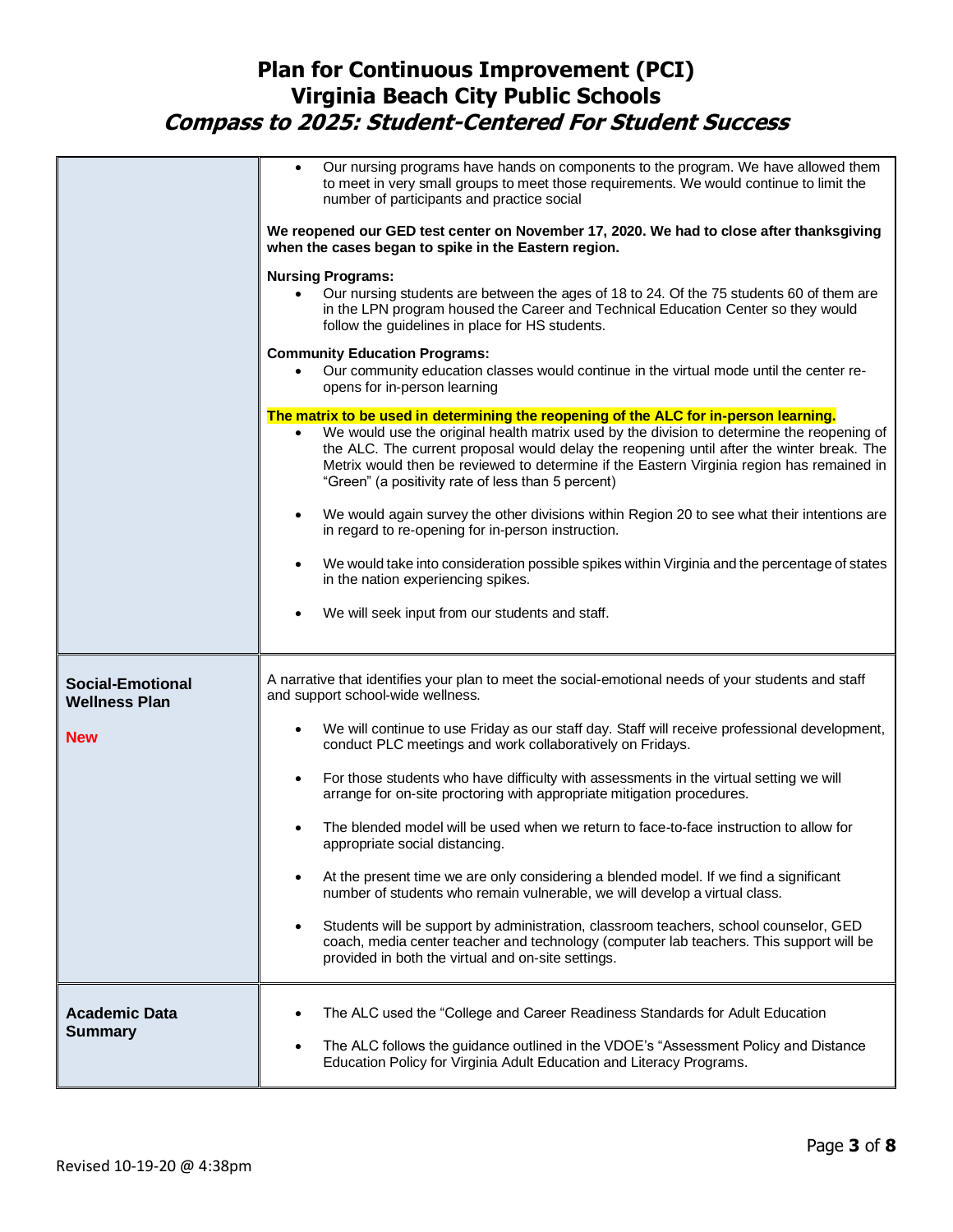| Data for ALC students are recorded and reported to the VDOE who uses that data in their<br>٠<br>reports to the federal government. This data is recorded on the National Reporting System<br>(NRS). |
|-----------------------------------------------------------------------------------------------------------------------------------------------------------------------------------------------------|
| Students are assessed as they enter the program. This data it used to determine level and<br>٠<br>to inform instruction.                                                                            |
| Students are assessed at specific points in their program to determine growth. This data it<br>٠<br>used to determine level and to inform instruction.                                              |

| <b>Student Learning</b><br><b>Outcomes</b>                                   | <b>SMART Goals</b><br>Strategic and Specific, Measurable, Attainable, Results-based, and Time-bound<br>Developed to answer the question: "What outcomes do we want for our students?"                                                                                                                                                                                                   |  |
|------------------------------------------------------------------------------|-----------------------------------------------------------------------------------------------------------------------------------------------------------------------------------------------------------------------------------------------------------------------------------------------------------------------------------------------------------------------------------------|--|
| Goal (academic): ABE/GED<br><b>Academic Proficiency</b>                      | The ALC will continue to meet or exceed performance targets for at least 4 of the 5 ABE/GED<br>educational functioning levels in the National Reporting System (NRS) and integrate workforce<br>readiness skills at least two (2) times per week by June 30, 2021.                                                                                                                      |  |
| Goal (academic): ELA<br><b>Academic Proficiency</b>                          | The ALC will continue to meet or exceed performance targets for at least 5 of the 6 ELA educational<br>functioning levels in the National Reporting System (NRS) and integrate workforce readiness skills<br>daily by June 30, 2021.                                                                                                                                                    |  |
| Goal (other): Multiple<br><b>Pathways Communication</b><br>and Collaboration | 95% of all students will demonstrate effective communication and collaboration skills by documenting<br>participation in orientation, classroom activities, and at least one of the following: Monthly EL/Civics<br>topics, Talk-a-Latte, Classroom Speakers, Health Expo, Community Resource Day, Cultural<br>Exchanges, Transition Fair, or College/Workplace Tours by June 30, 2021. |  |

Duplicate and increase as necessary to address each of the Goal areas.

| Goal 1: (academic) ABE/GED<br><b>Academic Proficiency</b><br>Compass to 2025: Educational<br>Excellence                                                                                     | <b>Strategies</b>                                                                                                                                                                                                                                                          |  |
|---------------------------------------------------------------------------------------------------------------------------------------------------------------------------------------------|----------------------------------------------------------------------------------------------------------------------------------------------------------------------------------------------------------------------------------------------------------------------------|--|
|                                                                                                                                                                                             |                                                                                                                                                                                                                                                                            |  |
| The ALC will continue to meet or exceed<br>performance targets for at least 4 of the 5<br>ABE educational functioning levels in the<br>National Reporting System (NRS)<br>by June 30, 2021. | Conduct learning walks and observations that focus on student achievement<br>٠<br>Teachers will follow GED/TABE aligned pacing guide.<br>Teachers will incorporate effective formative assessment.<br>Teachers will teach students resume writing and interviewing skills. |  |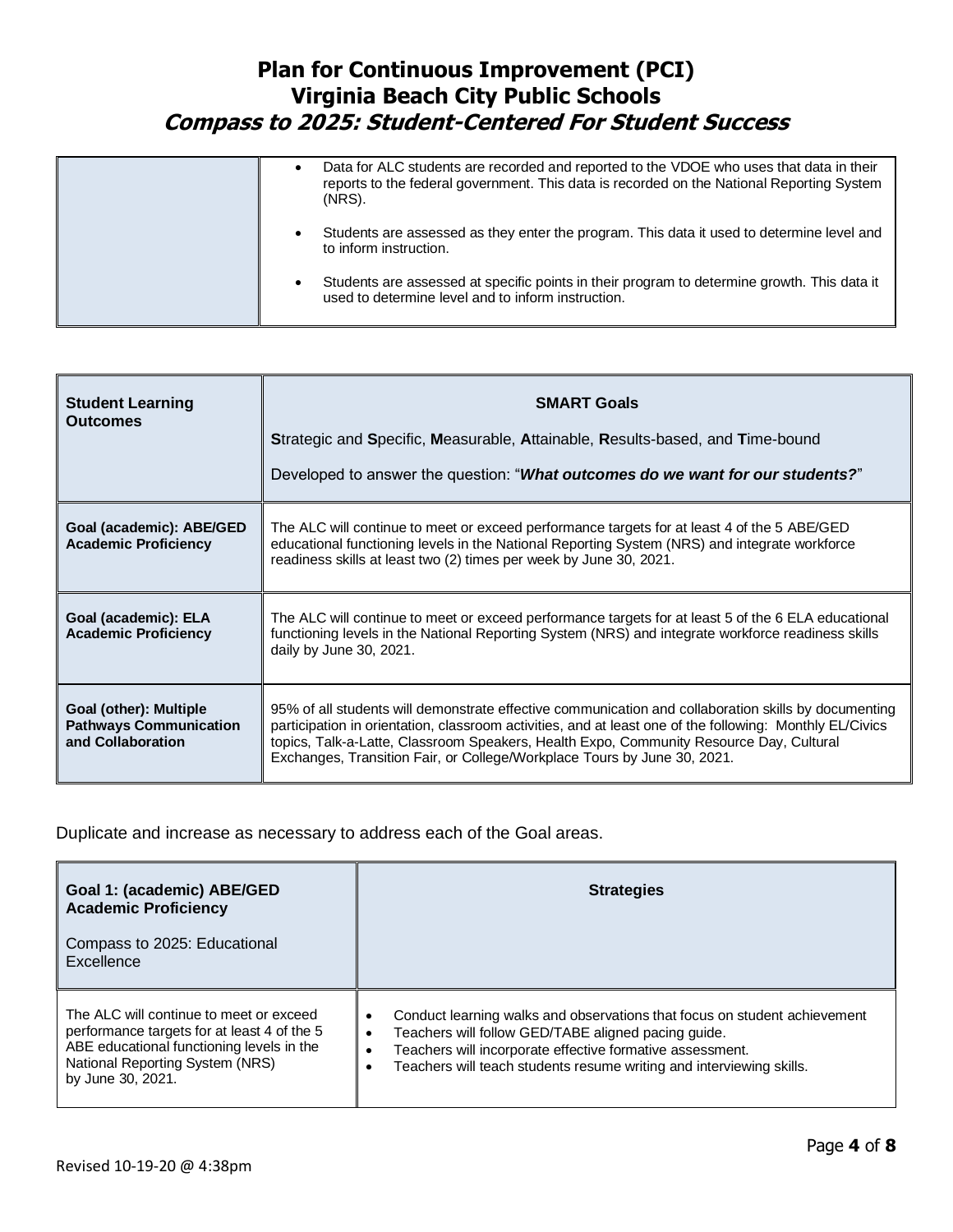| Goal 2: (academic) ELA Academic<br><b>Proficiency</b><br>Compass to 2025: Educational<br>Excellence                                                                                         | <b>Strategies</b>                                                                                                                                                                                                                                                                                                                                                                                                                                                                                       |
|---------------------------------------------------------------------------------------------------------------------------------------------------------------------------------------------|---------------------------------------------------------------------------------------------------------------------------------------------------------------------------------------------------------------------------------------------------------------------------------------------------------------------------------------------------------------------------------------------------------------------------------------------------------------------------------------------------------|
| The ALC will continue to meet or exceed<br>performance targets for at least 5 of the 6<br>ELA educational functioning levels in the<br>National Reporting System (NRS) by June<br>30. 2021. | Conduct learning walks and observations that focus on student achievement.<br>Implement one technology resource in classes weekly.<br>Identify and implement common, research-based literacy strategies across<br>level areas.<br>Present at least two workforce related instructional units during the year.<br>Teachers will teach students resume writing and interviewing skills.<br>Guidance counselor provides quarterly support for employability skills.<br>Quarterly Career Pathways Spotlight |

| <b>Goal 3: (other) Multiple Pathways</b><br><b>Communication and Collaboration</b><br>Compass o 2025 Student Ownership of<br>Learning                                                                                                                                                                                                                                                                  | <b>Strategies</b>                                                                                                                                                                                                                                                                     |
|--------------------------------------------------------------------------------------------------------------------------------------------------------------------------------------------------------------------------------------------------------------------------------------------------------------------------------------------------------------------------------------------------------|---------------------------------------------------------------------------------------------------------------------------------------------------------------------------------------------------------------------------------------------------------------------------------------|
| 95% of all students will demonstrate effective<br>communication and collaboration skills by<br>documenting participation in orientation,<br>classroom activities, and at least one of the<br>following: Monthly EL/Civics topics, Talk-a-<br>Latte, Classroom Speakers, Community<br>Resource Day, Health Expo, Cultural<br>Exchanges, Transition Fair, or<br>College/Workplace Tours by June 30, 2021 | Student participation in transition fair.<br>Talk-A-Latte and Read A Latte with focus on workforce readiness and<br>$\bullet$<br>employability<br>College and Workplace Tour Visits<br>Guest speaker series<br><b>Cultural Exchanges</b><br>Monthly character education topics taught |

| Goal 1: (academic) ABE/GED Academic Proficiency                                                                                                                                                               |                 |                       |                              |              |
|---------------------------------------------------------------------------------------------------------------------------------------------------------------------------------------------------------------|-----------------|-----------------------|------------------------------|--------------|
| VBCPS/Division Goal: Compass to 2025: Educational Excellence                                                                                                                                                  |                 |                       |                              |              |
| <b>SMART Goal:</b> The ALC will continue to meet or exceed performance targets for at least 4 of the 5 ABE educational functioning levels<br>(EFL) in the National Reporting System (NRS)<br>by June 30, 2021 |                 |                       |                              |              |
| <b>Action Steps</b>                                                                                                                                                                                           | <b>Timeline</b> | Person(s) Responsible | <b>Action Step Completed</b> | Professional |
|                                                                                                                                                                                                               |                 |                       | (List month and year)        | Development  |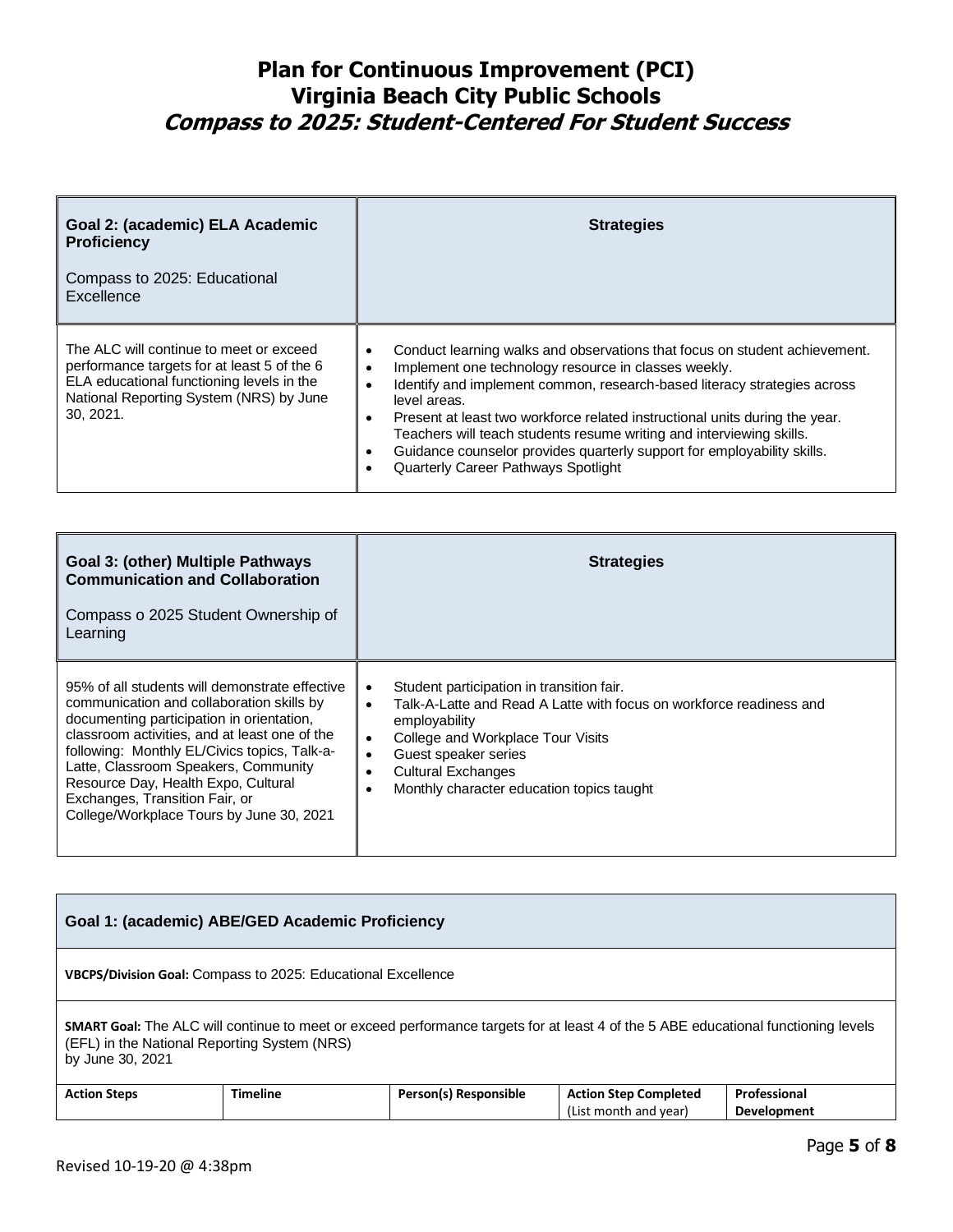| (List each action step on<br>a separate line; steps<br>taken to reach the SMART<br>qoal) | (List month and year to<br>start addressing action<br>step) |                  |                                                                                                                                                                         | (Provide a brief<br>description of PD needs)                                                                                                                  |
|------------------------------------------------------------------------------------------|-------------------------------------------------------------|------------------|-------------------------------------------------------------------------------------------------------------------------------------------------------------------------|---------------------------------------------------------------------------------------------------------------------------------------------------------------|
| Initial assessment at<br>enrollment                                                      | At registration                                             | <b>ABE Staff</b> | Students must be<br>assessed the first 6<br>hours of instruction<br>Programs must<br>administer a pre-test to<br>any learner who does<br>not have a valid<br>assessment | <b>Staff receives training</b><br>on giving the required<br>assessment. They<br>receive an initial<br>certification and must<br>re-certify every two<br>years |
| Instruction given to<br>each student based on<br>individual level                        | On-Going                                                    | <b>ABE Staff</b> | Student will be assessed<br>after 40 hours of<br>instruction to determine<br>EFL gains                                                                                  |                                                                                                                                                               |

| <b>DO</b>    | Action Plan Review Cycle:                                                                                                                 |  |                                                                                                                                                   |
|--------------|-------------------------------------------------------------------------------------------------------------------------------------------|--|---------------------------------------------------------------------------------------------------------------------------------------------------|
| <b>CHECK</b> | <b>Findings Based on Review of the Action Plan</b><br>(Describe progress made toward meeting the goal<br>based on the immediate measures) |  | <b>Adjustments or Improvements</b><br>(Describe any changes to the plan that may be necessary for<br>progress to be made toward meeting the goal) |

| <b>ABE/GED Academic Proficiency</b><br><b>Intermediate Measures</b><br>(i.e. Monthly Discipline Data,<br>Attendance Data, Graduation Rate,<br><b>Community Service Learning, Digital</b><br>Integration<br>(Add your secondary measures) | <b>Strategies</b> |
|------------------------------------------------------------------------------------------------------------------------------------------------------------------------------------------------------------------------------------------|-------------------|
|                                                                                                                                                                                                                                          |                   |
|                                                                                                                                                                                                                                          |                   |
|                                                                                                                                                                                                                                          |                   |
|                                                                                                                                                                                                                                          |                   |

| Goal 2: (academic) ELA Academic Proficiency                                                                                                                                                           |                 |                       |                                        |                                    |
|-------------------------------------------------------------------------------------------------------------------------------------------------------------------------------------------------------|-----------------|-----------------------|----------------------------------------|------------------------------------|
| <b>VBCPS/Division Goal:</b> Compass to 2025: Educational Excellence                                                                                                                                   |                 |                       |                                        |                                    |
| <b>SMART Goal:</b> The ALC will continue to meet or exceed performance targets for at least 5 of the 6 ELA educational functioning<br>levels in the National Reporting System (NRS) by June 30, 2021. |                 |                       |                                        |                                    |
| <b>Action Steps</b>                                                                                                                                                                                   | <b>Timeline</b> | Person(s) Responsible | <b>Action Step</b><br><b>Completed</b> | Professional<br><b>Development</b> |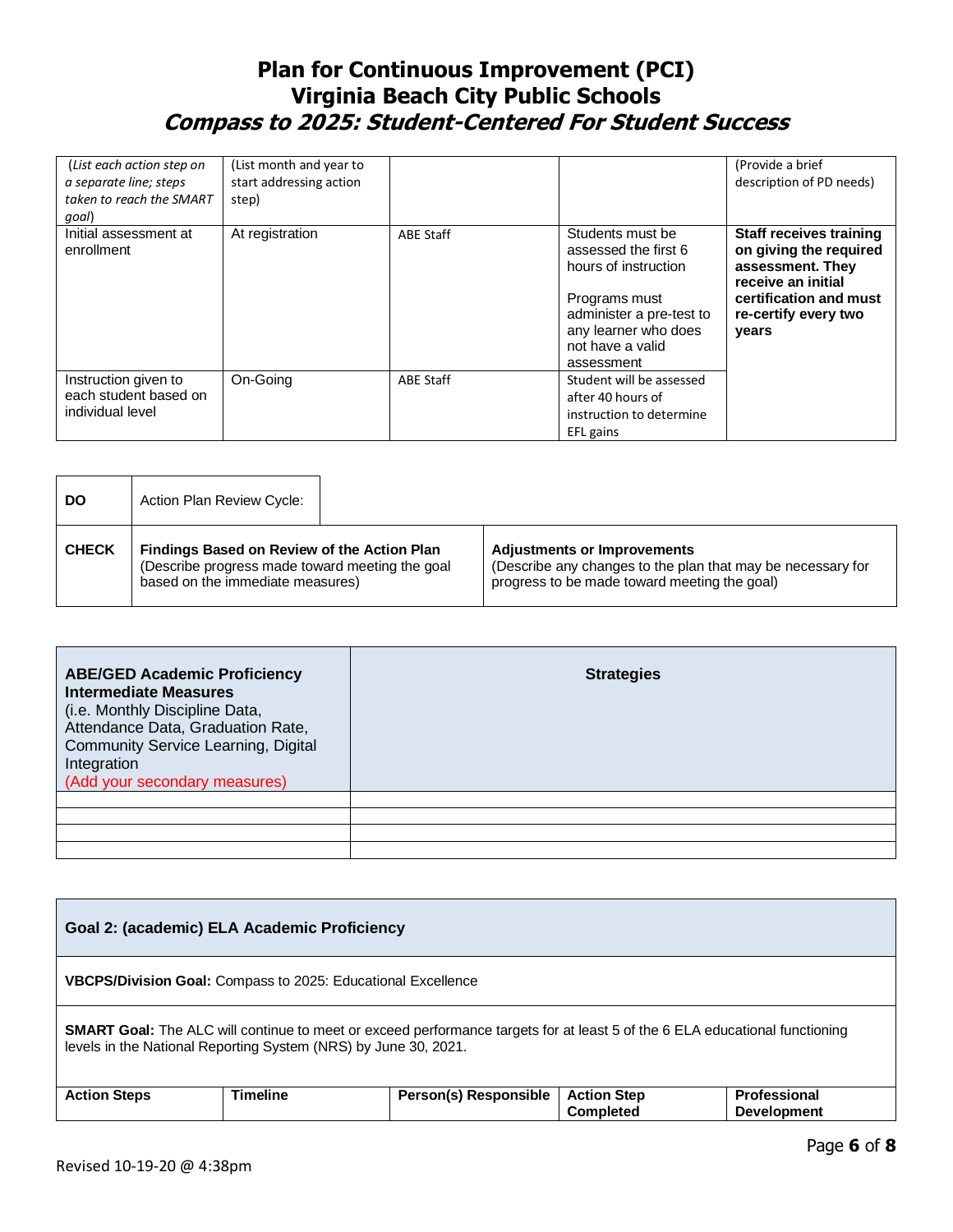| (List each action step)<br>on a separate line;<br>steps taken to reach the<br>SMART goal | (List month and year to<br>start addressing action<br>step) |                  | (List month and year)                                                                                                                                                   | (Provide a brief<br>description of PD<br>needs)                                                                                                               |
|------------------------------------------------------------------------------------------|-------------------------------------------------------------|------------------|-------------------------------------------------------------------------------------------------------------------------------------------------------------------------|---------------------------------------------------------------------------------------------------------------------------------------------------------------|
| Initial assessment at<br>enrollment                                                      | At registration                                             | <b>ELA Staff</b> | Students must be<br>assessed the first 6<br>hours of instruction<br>Programs must<br>administer a pre-test to<br>any learner who does<br>not have a valid<br>assessment | <b>Staff receives training</b><br>on giving the required<br>assessment. They<br>receive an initial<br>certification and must<br>re-certify every two<br>years |
| Instruction given to<br>each student based on<br>individual level                        | On-Going                                                    | <b>ELA Staff</b> | Student will be<br>assessed after 60<br>(minimum) hours of<br>instruction to determine<br>EFL gains                                                                     |                                                                                                                                                               |

| <b>DO</b>    | <b>Action Plan Review Cycle:</b>                                                                                                          |                                                                                                                                                   |
|--------------|-------------------------------------------------------------------------------------------------------------------------------------------|---------------------------------------------------------------------------------------------------------------------------------------------------|
| <b>CHECK</b> | <b>Findings Based on Review of the Action Plan</b><br>(Describe progress made toward meeting the goal<br>based on the immediate measures) | <b>Adjustments or Improvements</b><br>(Describe any changes to the plan that may be necessary for<br>progress to be made toward meeting the goal) |

| <b>ELA Academic Proficiency</b><br><b>Intermediate Measures</b><br>(i.e. Monthly Discipline Data,<br>Attendance Data, Graduation Rate,<br><b>Community Service Learning, Digital</b><br>Integration)<br>(Add your secondary measures) | <b>Strategies</b> |
|---------------------------------------------------------------------------------------------------------------------------------------------------------------------------------------------------------------------------------------|-------------------|
|                                                                                                                                                                                                                                       |                   |
|                                                                                                                                                                                                                                       |                   |

| Goal 3: (other) Multiple Pathways Communication and Collaboration         |  |  |
|---------------------------------------------------------------------------|--|--|
| <b>VBCPS/Division Goal:</b> Compass to 2025 Student Ownership of Learning |  |  |

**SMART Goal:** 95% of all students will demonstrate effective communication and collaboration skills by documenting participation in orientation, classroom activities, and at least one of the following: Monthly EL/Civics topics, Talk-a-Latte, Classroom Speakers, Community Resource Day, Health Expo, Cultural Exchanges, Transition Fair, or College/Workplace Tours by June 30, 2021